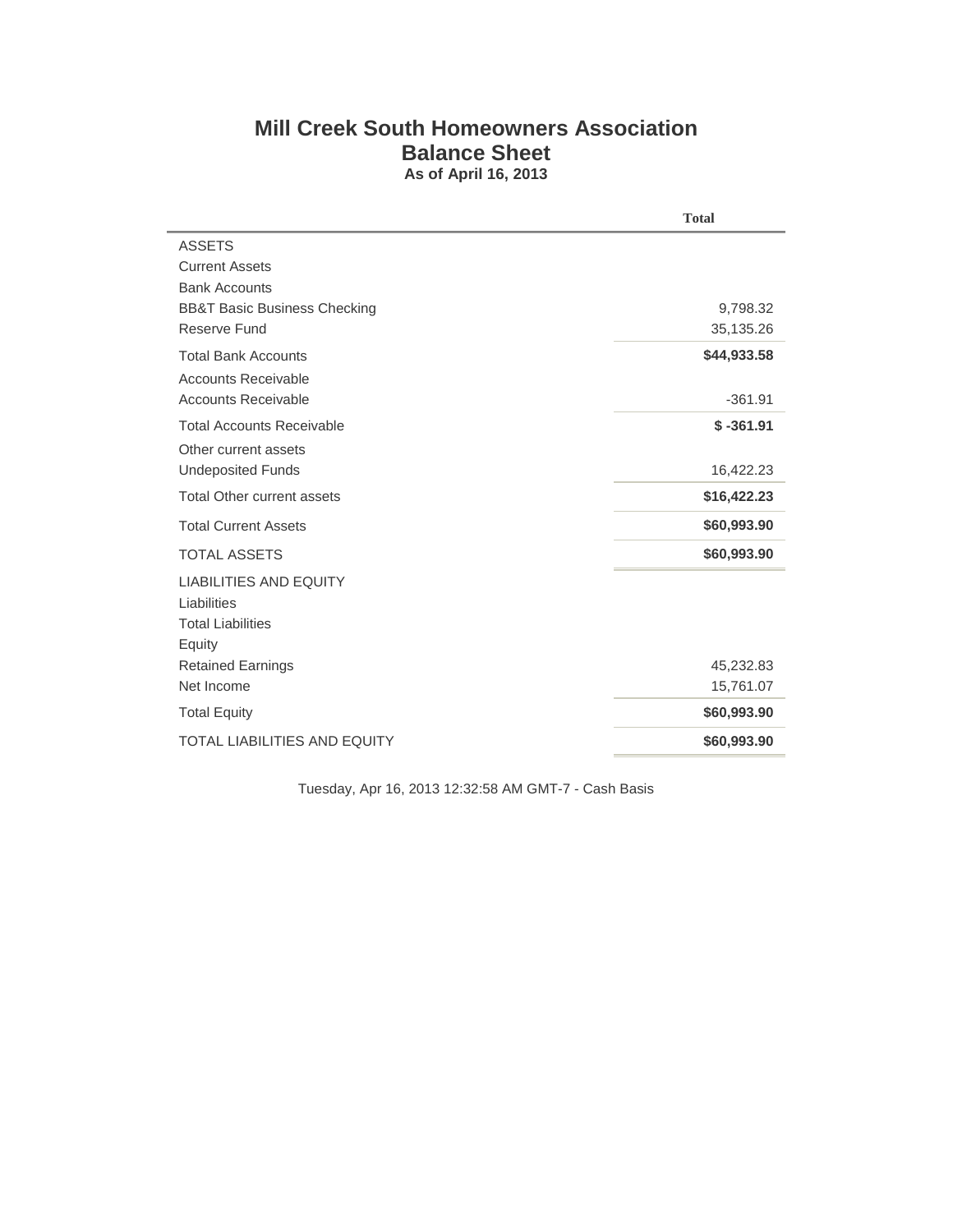## **Mill Creek South Homeowners Association Profit & Loss January 1 - April 16, 2013**

|                                 | <b>Total</b> |
|---------------------------------|--------------|
| Income                          |              |
| <b>Collection Costs</b>         | 15.00        |
| Dues                            | 15,743.25    |
| Misc. Income                    | 52.36        |
| <b>Services</b>                 | $-15.00$     |
| <b>Total Income</b>             | \$15,795.61  |
| Cost of Goods Sold              |              |
| Mailboxes/paint for homeowners  | $-270.00$    |
| <b>Total Cost of Goods Sold</b> | $$ -270.00$  |
| <b>Gross Profit</b>             | \$16,065.61  |
| <b>Expenses</b>                 |              |
| <b>Bank Service Fees</b>        | 167.50       |
| Lighting, Repairs & Electricity | 56.42        |
| Office Expense                  | 84.95        |
| <b>Total Expenses</b>           | \$308.87     |
| Net Operating Income            | \$15,756.74  |
| Other Income                    |              |
| Interest Income                 | 4.33         |
| <b>Total Other Income</b>       | \$4.33       |
| Net Other Income                | \$4.33       |
| Net Income                      | \$15,761.07  |

Tuesday, Apr 16, 2013 12:32:58 AM GMT-7 - Cash Basis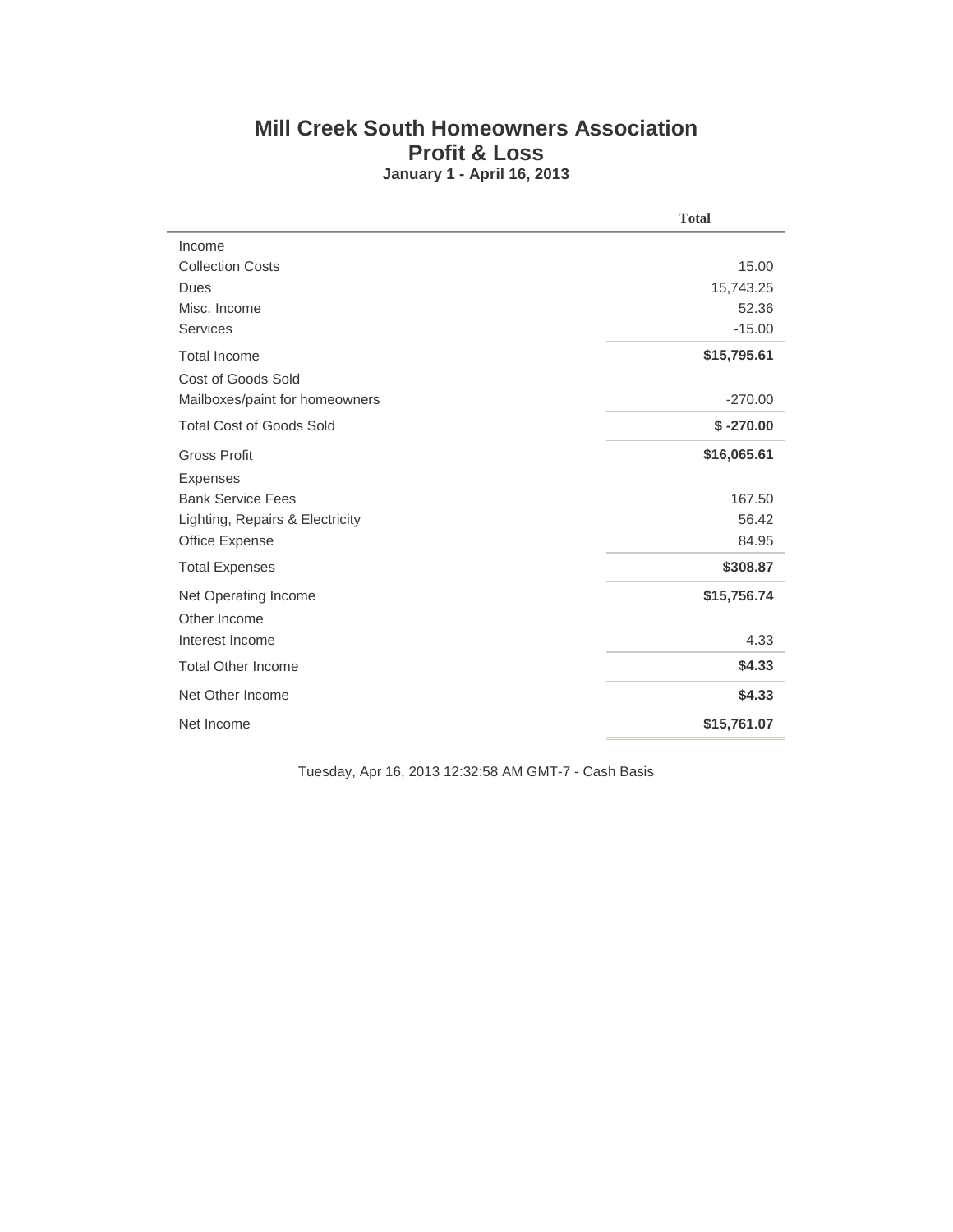## **Mill Creek South Homeowners Association Profit & Loss Since March 17, 2013**

|                                 | <b>Total</b> |  |
|---------------------------------|--------------|--|
| Income                          |              |  |
| Dues                            | 1,019.71     |  |
| Total Income                    | \$1,019.71   |  |
| Gross Profit                    | \$1,019.71   |  |
| <b>Expenses</b>                 |              |  |
| <b>Bank Service Fees</b>        | 39.50        |  |
| Lighting, Repairs & Electricity | 18.56        |  |
| <b>Total Expenses</b>           | \$58.06      |  |
| Net Operating Income            | \$961.65     |  |
| Net Income                      | \$961.65     |  |

Tuesday, Apr 16, 2013 12:32:59 AM GMT-7 - Cash Basis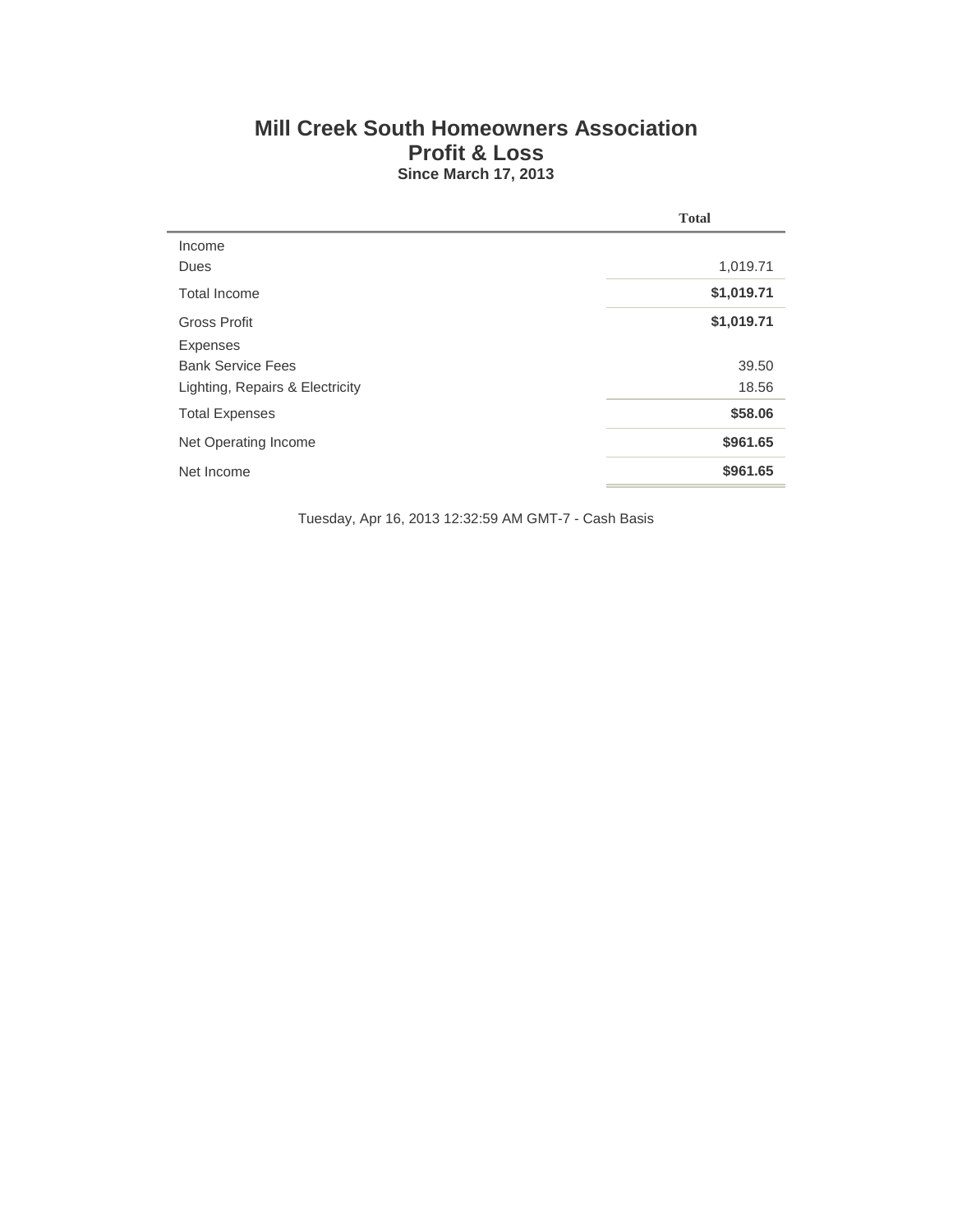## **Mill Creek South Homeowners Association Profit & Loss Detail Since March 17, 2013**

| <b>Date</b>                     | <b>Transaction Type</b> | <b>Num</b> | <b>Name</b>                             | <b>Memo/Description</b>                            | <b>Split</b>           | <b>Amount</b> | <b>Balance</b> |
|---------------------------------|-------------------------|------------|-----------------------------------------|----------------------------------------------------|------------------------|---------------|----------------|
| <b>Ordinary Income/Expenses</b> |                         |            |                                         |                                                    |                        |               |                |
| <b>Income</b>                   |                         |            |                                         |                                                    |                        |               |                |
| <b>Dues</b>                     |                         |            |                                         |                                                    |                        |               |                |
| 03/18/2013                      | Invoice                 | 1627       | 405 HIDDEN<br><b>RIDGE</b>              | Mill Creek South<br><b>Association Dues</b>        | Accounts<br>Receivable | 85.00         | 85.00          |
| 03/18/2013                      | Invoice                 | 1556       | 1713 STONEY<br><b>CREEK</b>             | Mill Creek South<br><b>Association Dues</b>        | Accounts<br>Receivable | 85.00         | 170.00         |
| 03/18/2013                      | Invoice                 | 1624       | 205<br><b>HOMESTEAD</b>                 | Mill Creek South<br><b>Association Dues</b>        | Accounts<br>Receivable | 85.00         | 255.00         |
| 03/18/2013                      | Invoice                 | 1577       | 1701 ARROW<br><b>WOOD</b>               | Mill Creek South<br><b>Association Dues</b>        | Accounts<br>Receivable | 85.00         | 340.00         |
| 03/18/2013                      | Invoice                 | 1710       | 1605<br>SAGEWOOD                        | <b>Mill Creek South</b><br><b>Association Dues</b> | Accounts<br>Receivable | 85.00         | 425.00         |
| 03/18/2013                      | Invoice                 | 1666       | 332 COPPER<br><b>HILL DR</b>            | <b>Mill Creek South</b><br><b>Association Dues</b> | Accounts<br>Receivable | 84.71         | 509.71         |
| 03/23/2013                      | Invoice                 | 1637       | 326 COPPER<br><b>HILL</b>               | Mill Creek South<br><b>Association Dues</b>        | Accounts<br>Receivable | 85.00         | 594.71         |
| 03/23/2013                      | Invoice                 | 1644       | 448 HIDDEN<br><b>RIDGE</b>              | Mill Creek South<br><b>Association Dues</b>        | Accounts<br>Receivable | 85.00         | 679.71         |
| 03/23/2013                      | Invoice                 | 1683       | 302<br><b>WHISPERING</b><br><b>OAKS</b> | <b>Mill Creek South</b><br><b>Association Dues</b> | Accounts<br>Receivable | 85.00         | 764.71         |
| 04/01/2013                      | Invoice                 | 1727       | 1540 STONEY<br><b>CREEK</b>             | Mill Creek South<br><b>Association Dues</b>        | Accounts<br>Receivable | 85.00         | 849.71         |
| 04/13/2013                      | Invoice                 | 1729       | 1615 STONEY<br><b>CREEK</b>             | <b>Mill Creek South</b><br><b>Association Dues</b> | Accounts<br>Receivable | 85.00         | 934.71         |
| 04/13/2013                      | Invoice                 | 1591       | 1782 STONEY<br><b>CREEK</b>             | Mill Creek South<br><b>Association Dues</b>        | Accounts<br>Receivable | 85.00         | 1,019.71       |
| <b>Total for Dues</b>           |                         |            |                                         |                                                    |                        | \$1,019.71    |                |
| <b>Total for Income</b>         |                         |            |                                         |                                                    |                        | \$1,019.71    |                |
| <b>Expenses</b>                 |                         |            |                                         |                                                    |                        |               |                |